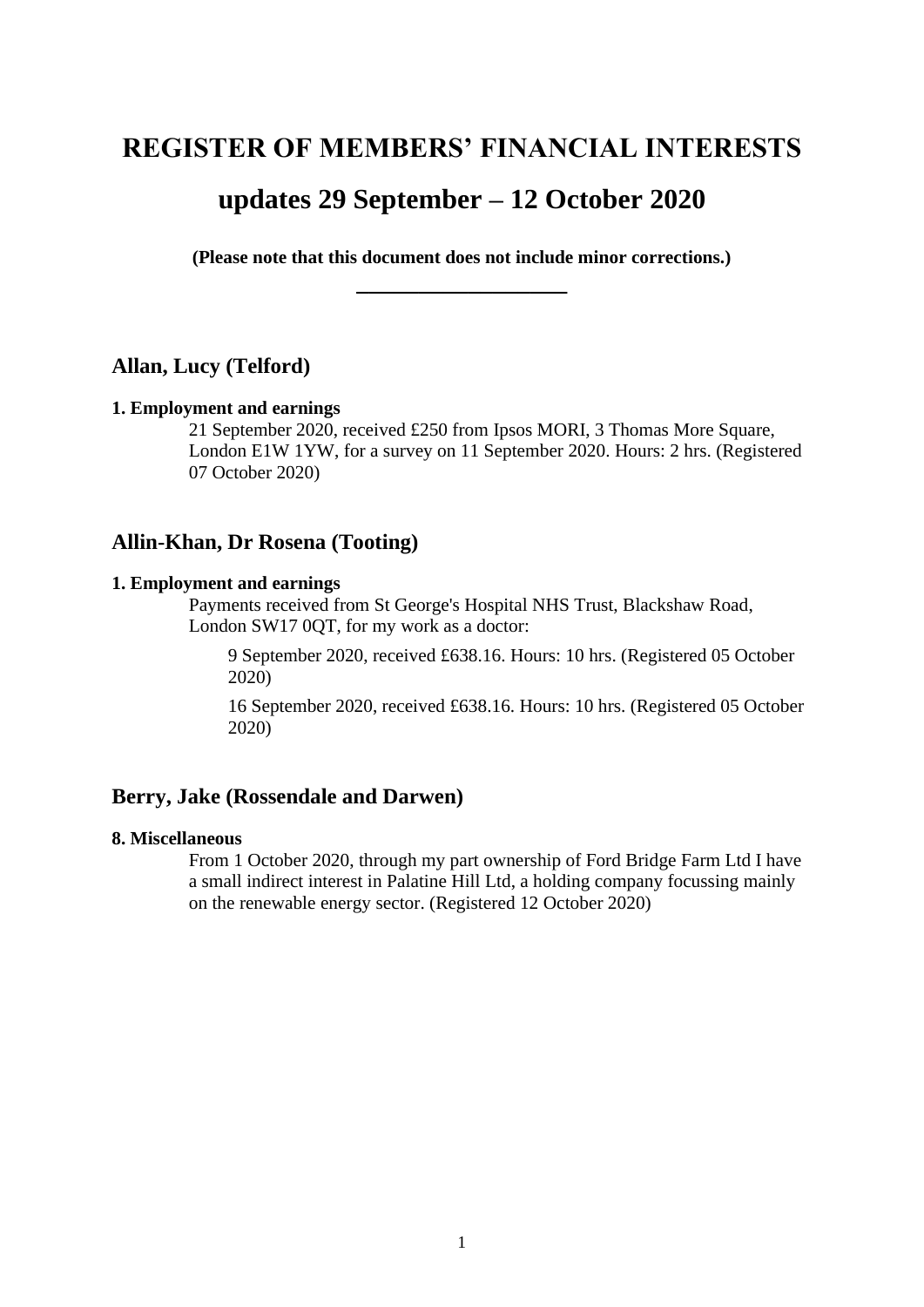# **Brady, Sir Graham (Altrincham and Sale West)**

#### **3. Gifts, benefits and hospitality from UK sources**

Name of donor: The Walbrook Club Address of donor: 37a Walbrook, London EC4N 8BS Amount of donation or nature and value if donation in kind: Honorary membership for one year, value £1,500 Date received: 26 August 2020 – 26 August 2021 Date accepted: 26 August 2020 Donor status: company, registration 03578810 (Registered 01 October 2020)

### **Brine, Steve (Winchester)**

#### **1. Employment and earnings**

Payments from YouGov, 50 Featherstone Street, London EC1Y 8RT, for surveys:

Payment of £100 expected for a survey completed 9 September 2020. Hours: 20 mins (Registered 30 September 2020)

Payments received from Savanta ComRes, The Woolyard, 54 Bermondsey Street, London SE1 3UD, for surveys:

Payment of £75 expected for a survey completed 8 September 2020. Hours: 15 mins. (Registered 30 September 2020)

## **Cooper, Yvette (Normanton, Pontefract and Castleford)**

#### **2. (b) Any other support not included in Category 2(a)**

Name of donor: MPM Connect Ltd Address of donor: Grenville House, 4 Grenville Avenue, Broxbourne EN10 7DH Amount of donation or nature and value if donation in kind: £15,847 to support my offices and campaigning work Date received: 20 September 2020 Date accepted: 20 September 2020 Donor status: company, registration 7213374 (Registered 29 September 2020)

## **Davies, Dr James (Vale of Clwyd)**

#### **1. Employment and earnings**

Payments from Laurel Bank Surgery, Old Hall St, Malpas SY14 8PS, for NHS GP work:

7 September 2020, received £3,150. Hours: 55 hrs. (Registered 12 October 2020)

9 October 2020, received £500. Hours: 9 hrs. (Registered 12 October 2020)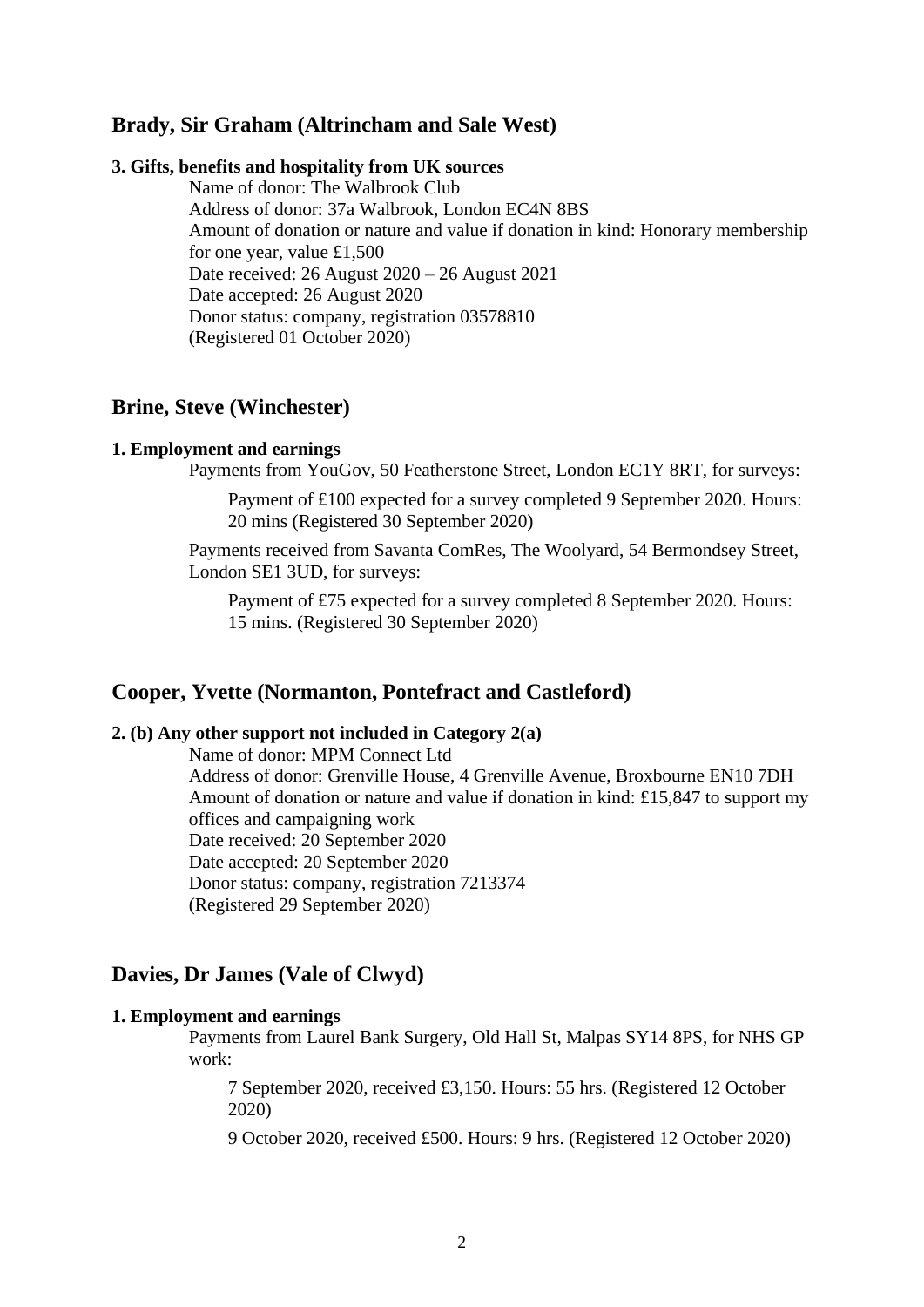Payments from Cheshire and Wirral Partnership NHS Foundation Trust, Liverpool Road, Chester CH2 1BQ, for out of hours NHS GP work at Ellesmere Port Hospital, 114 Chester Road, Ellesmere Port CH65 6SG:

27 August 2020, received £488.75. Hours: 5.75 hrs. (Registered 12 October 2020)

25 September 2020, received £255. Hours: 3 hrs. (Registered 12 October 2020)

# **Davies, Philip (Shipley)**

#### **1. Employment and earnings**

Payments from GVC Holdings, 3rd Floor, One New Change, London EC4M 9AF, for providing advice on responsible gambling and customer service:

2 October 2020, received £16,660. Hours: 40 hrs. (Registered 05 October 2020)

## **Davison, Dehenna (Bishop Auckland)**

#### **7. (i) Shareholdings: over 15% of issued share capital**

From 10 September 2020, DSD 22 Limited; public relations and communications. (Registered 08 October 2020)

#### **Duncan Smith, Sir Iain (Chingford and Woodford Green)**

#### **1. Employment and earnings**

Payments for articles in the Sun Newspaper, from News UK and Ireland, 1 London Bridge Street, London SE1 9GF:

*25 March 2020, received £500 for an article published on 8 March 2020. Hours: 4 hrs. (Registered 30 July 2020) This is a late register entry to which the rectification procedure was applied on 9 October 2020. Paragraph 15 of chapter 4 of the Guide to the Rules refers.*

*10 June 2020, received £800 for two articles (£400 each), published on 19 April 2020 and 18 May 2020. Hours: 8 hrs in total (4 hrs per article). (Registered 30 July 2020) This is a late register entry to which the rectification procedure was applied on 9 October 2020. Paragraph 15 of chapter 4 of the Guide to the Rules refers.*

*10 June 2020, received £400 for an article published on 10 November 2019. Hours: 4 hrs. (Registered 16 September 2020) This is a late register entry to which the rectification procedure was applied on 9 October 2020. Paragraph 15 of chapter 4 of the Guide to the Rules refers.*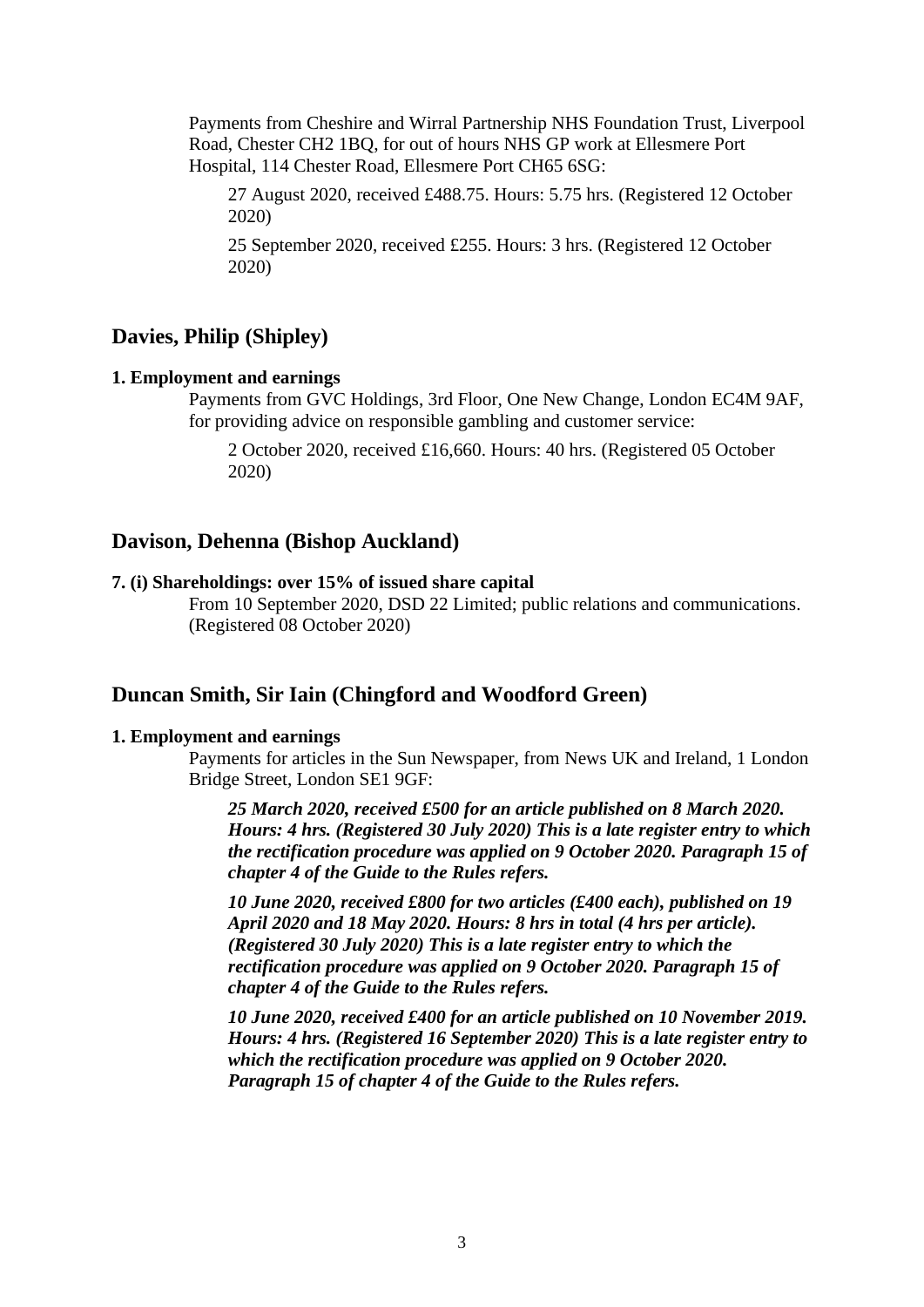Payments for articles in the Daily and Sunday Mail, 2 Derry Street, London W8  $5TT$ :

*18 June 2020, received £1,350 for two articles, published on 29 March 2020 (£900) and 12 April 2020 (£450). Hours: 8 hrs in total (4 hrs per article). (Registered 28 July 2020) This is a late register entry to which the rectification procedure was applied on 9 October 2020. Paragraph 15 of chapter 4 of the Guide to the Rules refers.*

Payments for articles in the Daily Telegraph and Sunday Telegraph, 111 Buckingham Palace Rd, London SW1W 0DT:

*21 April 2020, received £125 for an article published on 1 April 2020. Hours: 4 hrs. (Registered 28 July 2020) This is a late register entry to which the rectification procedure was applied on 9 October 2020. Paragraph 15 of chapter 4 of the Guide to the Rules refers.*

*4 May 2020, received £270 for an article published on 25 April 2020. Hours: 4 hrs. (Registered 28 July 2020; updated 9 October 2020) This is a late register entry to which the rectification procedure was applied on 9 October 2020. Paragraph 15 of chapter 4 of the Guide to the Rules refers.*

*15 June 2020, received £200 for an article published on 3 March 2020. Hours: 4 hrs. (Registered 28 July 2020) This is a late register entry to which the rectification procedure was applied on 9 October 2020. Paragraph 15 of chapter 4 of the Guide to the Rules refers.*

*15 June 2020, received £200 for an article published on 4 May 2020. Hours: 4 hrs. (Registered 28 July 2020) This is a late register entry to which the rectification procedure was applied on 9 October 2020. Paragraph 15 of chapter 4 of the Guide to the Rules refers.*

*15 June 2020, received £200 for an article published on 22 May 2020. Hours: 4 hrs. (Registered 28 July 2020) This is a late register entry to which the rectification procedure was applied on 9 October 2020. Paragraph 15 of chapter 4 of the Guide to the Rules refers.*

*14 April 2020, received £300 from Independent Digital News & Media Ltd, 2 Derry Street, London W8 5HF, for an article for the Independent published on 31 January 2020. Hours: 4 hrs. (Registered 16 September 2020) This is a late register entry to which the rectification procedure was applied on 9 October 2020. Paragraph 15 of chapter 4 of the Guide to the Rules refers.*

# **Evans, Chris (Islwyn)**

#### **8. Miscellaneous**

From 8 October 2020, Director (unpaid) of Start Sports Management Limited. (Registered 09 October 2020)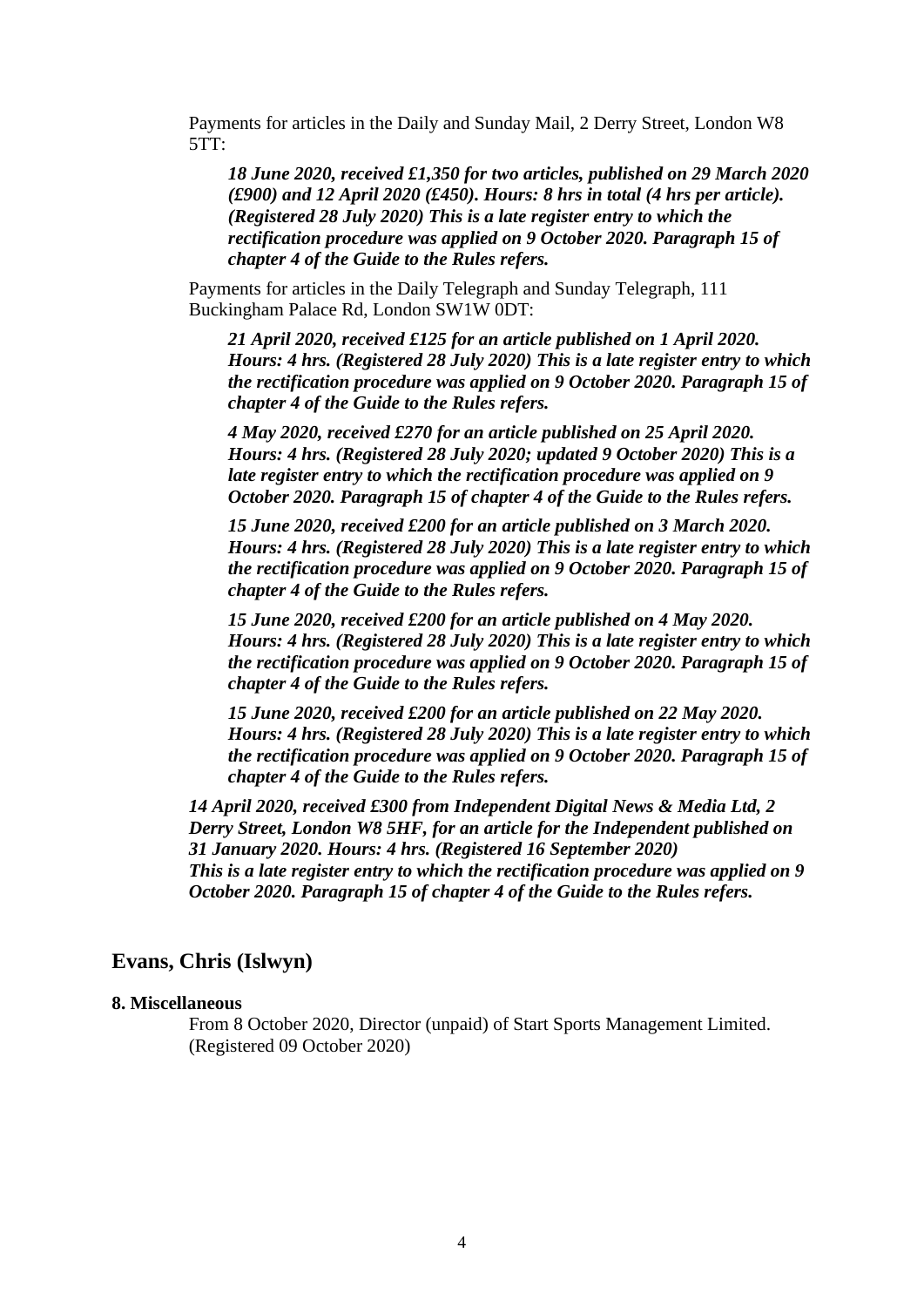# **Gibson, Patricia (North Ayrshire and Arran)**

#### **1. Employment and earnings**

Payments from Savanta ComRes, Coveham House. Downside Bridge Road, Cobham KT11 3EP, for completing surveys:

29 April 2020, received £75. Hours: approx. 40 mins. (Registered 08 October 2020)

8 June 2020, received £75. Hours: approx. 40 mins. (Registered 08 October 2020)

23 June 2020, received £75. Hours: approx. 40 mins. (Registered 08 October 2020)

28 August 2020, received £75. Hours: approx. 40 mins. (Registered 08 October 2020)

7 October 2020, received £75. Hours: approx. 40 mins. (Registered 08 October 2020)

# **Gray, Neil (Airdrie and Shotts)**

### **1. Employment and earnings**

Payments from Populus, 10 Northburgh St, London EC1V 0AT, for opinion surveys:

6 May 2020, payment of £50 for a survey completed on 16 January 2020. Hours: 20 mins. (Registered 09 October 2020)

27 May 2020, payment of £50 for a survey completed on 28 Feb 2020. Hours: 20 mins. (Registered 09 October 2020)

1 July 2020, payment of £50 for a survey completed on 3 March 2020. Hours: 25 mins. (Registered 09 October 2020)

20 August 2020, payment of £50 for a survey completed on 28 April 2020. Hours: 20 mins. (Registered 09 October 2020)

16 September 2020, payment of £50 for a survey completed on 29 June 2020. Hours: 20 mins. (Registered 09 October 2020)

Payment of £50 expected for completing a survey on 16 September 2020. Hours: 30 mins. (Registered 09 October 2020)

Payment of £50 expected for a survey completed on 8 October 2020. Hours: 20 mins. (Registered 09 October 2020)

# **Griffith, Andrew (Arundel and South Downs)**

## **8. Miscellaneous**

On 21 September 2020, I accepted a painting from Sky Arts with a value of approximately £290. (Registered 07 October 2020)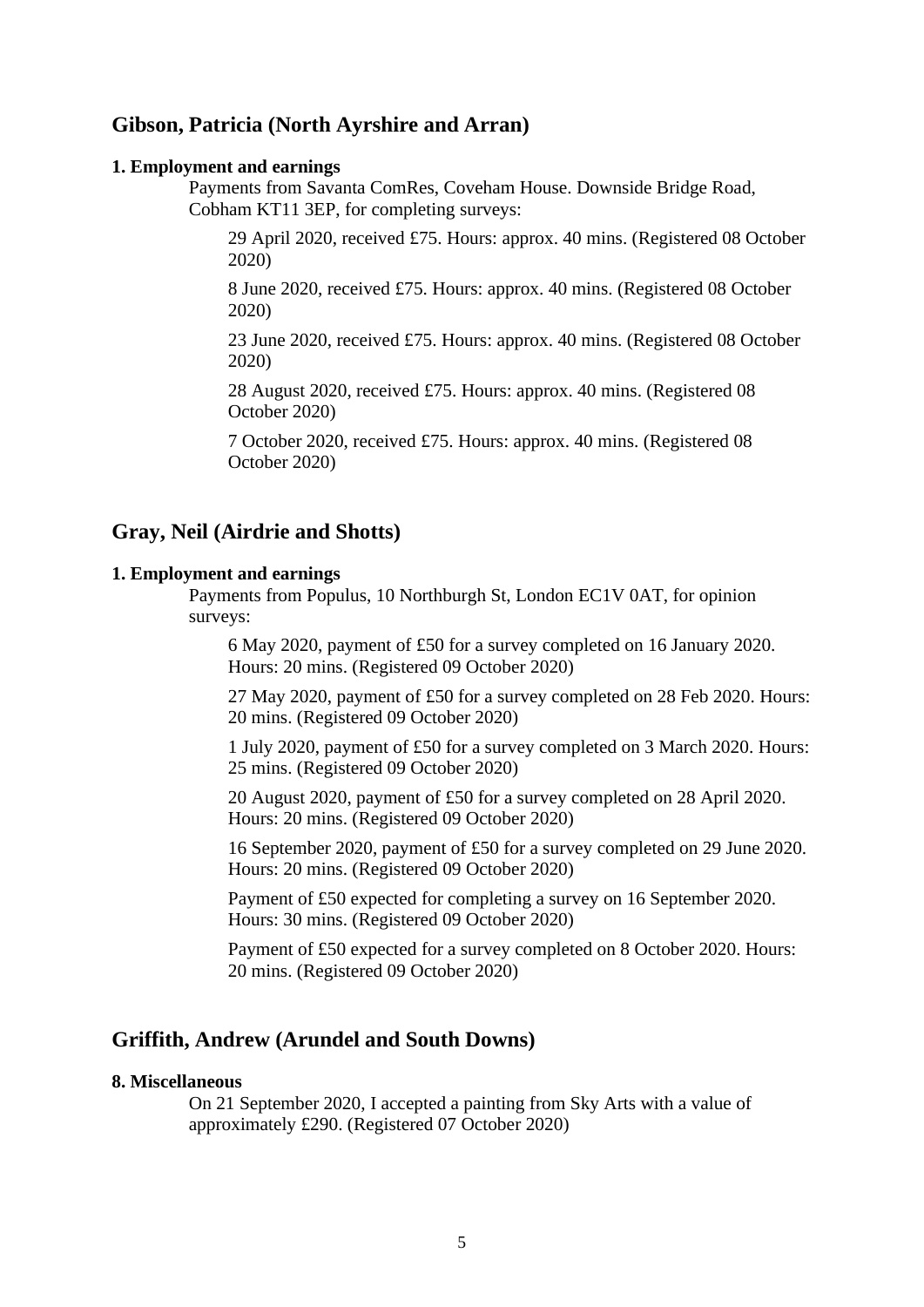# **Holden, Mr Richard (North West Durham)**

### **2. (a) Support linked to an MP but received by a local party organisation or indirectly via a central party organisation**

Name of donor: The Fat Badger Public House Address of donor: Cold Bath Rd, Harrogate HG2 0NF Amount of donation or nature and value if donation in kind: £9,000 Donor status: company, registration 09962436 (Registered 01 October 2020)

## **Hunt, Jane (Loughborough)**

#### **1. Employment and earnings**

Councillor, Charnwood Borough Council, Southfield Road, Loughborough LE11 2TW. From March 2020 until 1 September 2020, I received a monthly allowance of £431.33. Hours: up to 20 hrs a month. (Registered 09 January 2020; updated 30 March 2020 and 05 October 2020)

## **Hunt, Jeremy (South West Surrey)**

# **1. Employment and earnings**

Payments received via Chartwell Partners Ltd, 26 High Street, Marlborough SN8  $1LZ$ :

29 September 2020, payment of £11,000 from JP Morgan, 25 Bank Street, Canary Wharf, London E14 5JP, for a speaking engagement on 23 September 2020. Hours: 4 hrs. Fee paid direct to charity. I consulted ACoBA about this one-off fee. (Registered 30 September 2020)

# **Johnson, Dame Diana (Kingston upon Hull North)**

#### **1. Employment and earnings**

Payments from Ipsos MORI, 3 Thomas More Square, London E1W 1YW:

21 September 2020, received £250 for completing a survey in September 2020. Hours: 90 mins. (Registered 06 October 2020)

### **Jones, Mr Marcus (Nuneaton)**

# **2. (a) Support linked to an MP but received by a local party organisation or indirectly via a central party organisation**

Name of donor: JC Bamford Excavators Ltd Address of donor: Rocester, Staffordshire ST14 5JP Amount of donation or nature and value if donation in kind: £4,000 Donor status: company, registration 561597 (Registered 01 October 2020)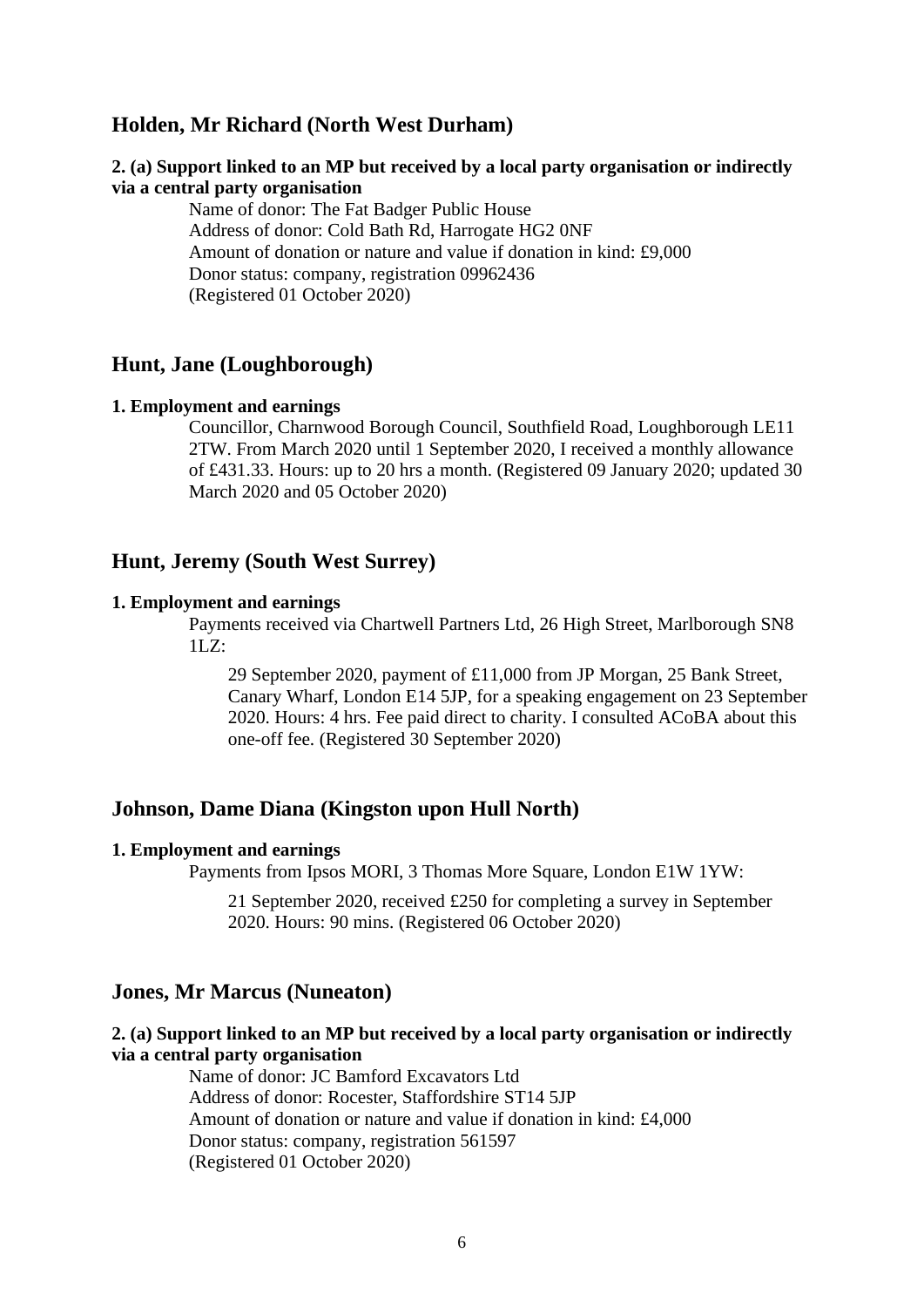# **Lammy, Mr David (Tottenham)**

#### **1. Employment and earnings**

Payments from Global Radio, 30 Leicester Square, London WC2H 7LA:

25 September 2020, received £3,600 for guest presenting a radio show on LBC on 25, 26 July; 1, 2, 8, 9 August 2020. Hours: 24 hrs in total including preparation time (3 hrs per show). (Registered 12 October 2020)

#### **8. Miscellaneous**

From 21 February 2020, Envoy Extraordinaire of the University of Guyana. This is an unpaid role. (Registered 30 September 2020)

From 1 June 2020, Associate Tenant, Doughty Street Chambers. This is an unpaid role. (Registered 30 September 2020)

From 7 September 2020 to 6 September 2023, Visiting Professor in Practice at the London School of Economics and Political Science. This is an unpaid role. (Registered 30 September 2020)

# **Longhi, Marco (Dudley North)**

#### **1. Employment and earnings**

Until 1 August 2020, Director, Justmove (Lettings) Ltd, 9 Norton Road, Pelsall, Walsall, WS3 4AY. I received £8,000 per year, paid annually. Hours: 200 hrs per annum. (Registered 07 January 2020; updated 05 October 2020)

## **7. (i) Shareholdings: over 15% of issued share capital**

Until 1 August 2020, Justmove (Lettings) Ltd; property management. (Registered 07 January 2020; updated 05 October 2020)

Until 22 September 2020, Mosaic Training Services Ltd; a company which did not trade and has been dissolved. (Registered 07 January 2020; updated 05 October 2020)

#### **8. Miscellaneous**

Until 22 September 2020, unpaid director of Mosaic Training Services Ltd (dissolved). (Registered 07 January 2020; updated 05 October 2020)

### **Mak, Alan (Havant)**

#### **2. (b) Any other support not included in Category 2(a)**

Name of donor: Senator Press Limited Address of donor: Units 3-4, Hayward Centre, New Lane, Havant PO9 2NL Amount of donation or nature and value if donation in kind: Printing of constituency newsletter, value £2,760 Date received: 11 September 2020 Date accepted: 11 September 2020 Donor status: company, registration 03247723 (Registered 29 September 2020)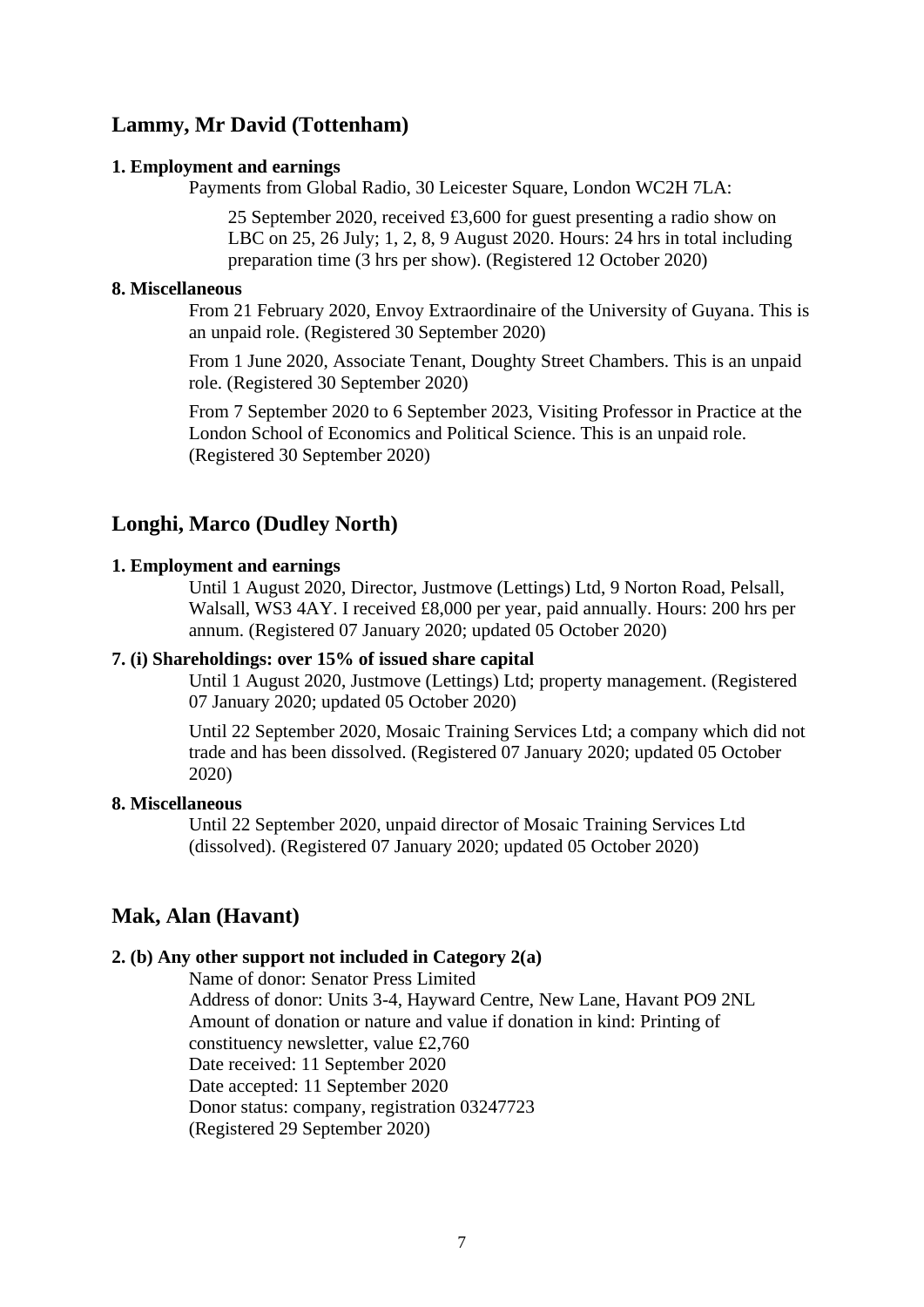# **May, Mrs Theresa (Maidenhead)**

#### **1. Employment and earnings**

From 4 December 2019, payments for my speaking engagements speeches are made, via Washington Speakers Bureau, 1663 Prince Street, Alexandria, VA 22314 (a speaking agency) to the Office of Theresa May Limited, of 1 Chamberlain Square, Birmingham B3 3AX. These sums are used to pay employees, maintain my ongoing involvement in public life and support my charitable work. From 1 September 2020 until further notice the Office of Theresa May Ltd pays me £85,000 a year for speaking engagements, with an expected commitment of 24 hours a month. I consulted ACoBA about these arrangements. (Registered 10 January 2020; updated 08 October 2020)

17 September 2020, received approx. £46,750 for a virtual speaking engagement from Telmex Foundation, PARQUE VIA 190, Suite 517 Col. Cuauhtemoc Mexico, D.F., 06599. Hours: 6 hrs, including preparation. (Registered 30 September 2020)

18 September 2020, received approx. £136,000 for a speaking engagement from World Knowledge Forum, Maekyung Media Center, 190, Toegye-ro, Jung-gu, Seoul, 04627, South Korea. Hours: 30 hrs, including preparation and travel. (Registered 30 September 2020)

### **3. Gifts, benefits and hospitality from UK sources**

Name of donor: Heathrow Airport Limited Address of donor: The Compass Centre, Nelson Road, London Heathrow Airport, Hounslow TW6 2GW Amount of donation or nature and value if donation in kind: Use of the Windsor Suite at Heathrow Airport; value £4,200 Date received: 14 September 2020 Date accepted: 14 September 2020 Donor status: company, registration 05757208 (Registered 30 September 2020)

Name of donor: Heathrow Airport Limited Address of donor: The Compass Centre, Nelson Road, London Heathrow Airport, Hounslow TW6 2GW Amount of donation or nature and value if donation in kind: Use of the Windsor Suite at Heathrow Airport; value £4,200 Date received: 18 September 2020 Date accepted: 18 September 2020 Donor status: company, registration 05757208 (Registered 30 September 2020)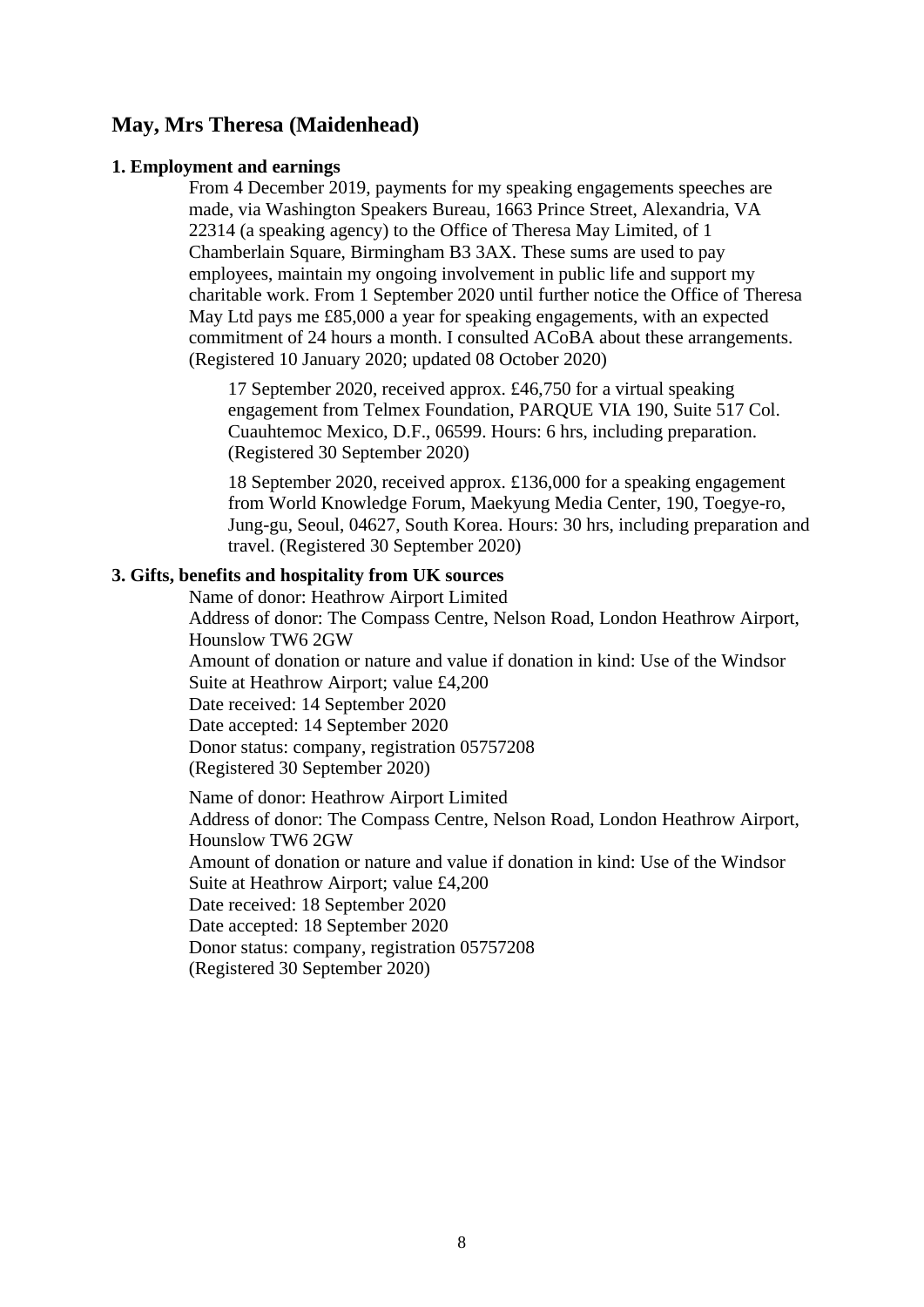# **McPartland, Stephen (Stevenage)**

#### **1. Employment and earnings**

From 22 December 2014 until further notice, non-executive director of Furniture Village Limited, 258 Bath Road, Slough, Berkshire SL1 4DX; furniture retailer. From 1st October 2020, paid £4,044.67 a month. Hours: 10 hrs per month. (Registered 7 January 2015; updated 7 July 2015, 16 June 2017 and 09 October 2020)

# **O'Hara, Brendan (Argyll and Bute)**

### **9. Family members employed and paid from parliamentary expenses**

I employ my wife, Catherine O'Hara, as full time Office Manager. (Registered 19 January 2016; updated 08 October 2020)

# **Paterson, Mr Owen (North Shropshire)**

### **8. Miscellaneous**

From 12 October 2020, unpaid Trustee and Director of the Museum of Communist Terror. This organisation works to provide information and education about the deaths, terror and economic under-performance that took place under communist regimes with the ultimate aim of creating a museum. (Registered 12 October 2020)

# **Quin, Jeremy (Horsham)**

### **6. Land and property portfolio: (i) value over £100,000 and/or (ii) giving rental income of over £10,000 a year**

Residential flat in London, owned jointly with my wife: (i). (Registered 02 June 2015; updated 12 October 2020)

### **Qureshi, Yasmin (Bolton South East)**

#### **1. Employment and earnings**

Payments from YouGov, 50 Featherstone Street, London EC1Y 8RT, for surveys:

11 September 2020, received £100. Hours: 30 mins. (Registered 06 October 2020)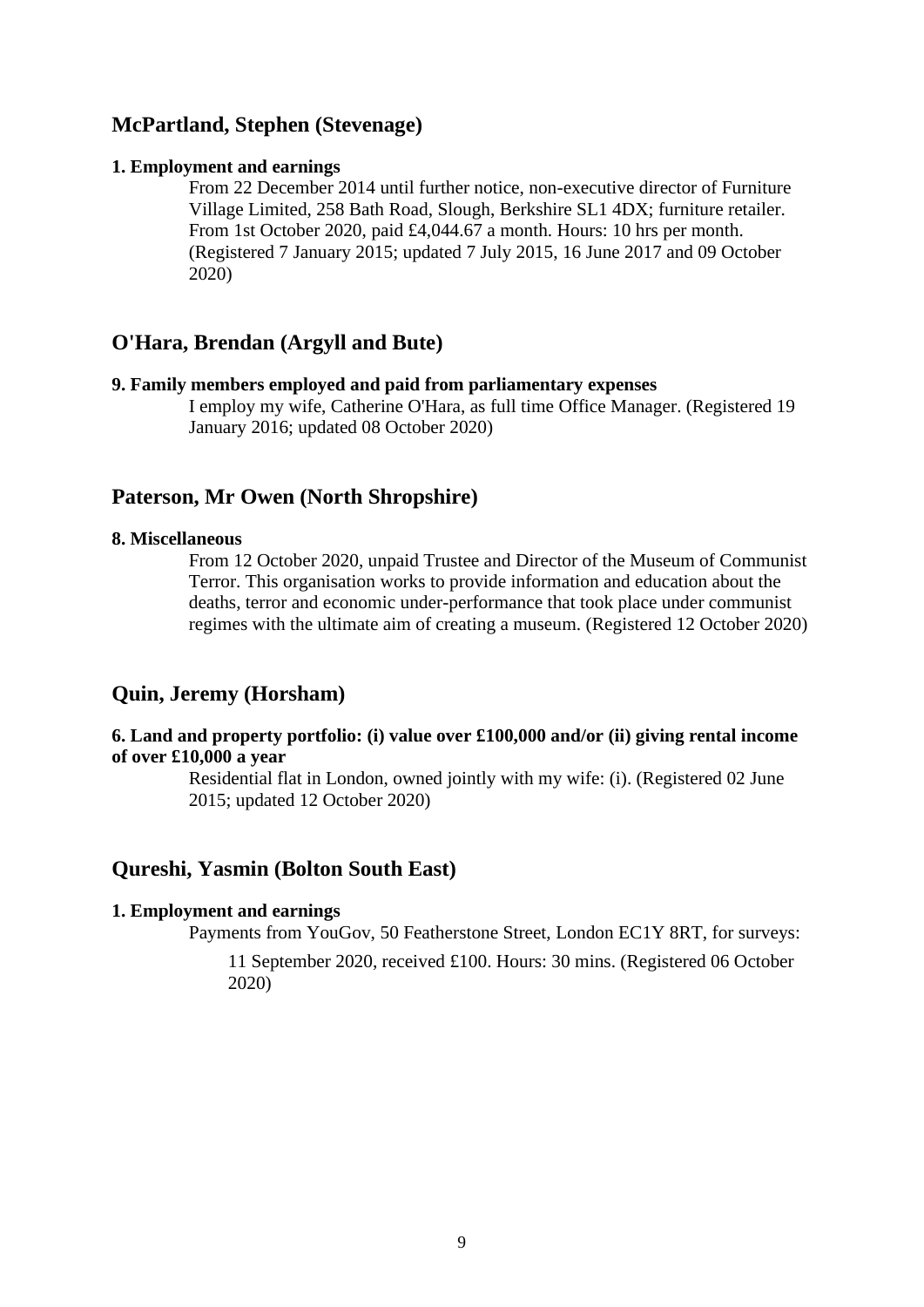# **Rees-Mogg, Mr Jacob (North East Somerset)**

#### **1. Employment and earnings**

Payments received via Peters Fraser & Dunlop Ltd, 55 New Oxford Street, London WC1A 1BS:

22 September 2020, received £8,200 from Virgin Books Ltd, Random House Group, 80 Strand, London WC2R 0RL, for the paperback publication of my book. Hours: no additional hours. (Registered 30 September 2020)

#### **8. Miscellaneous**

From July 2018 to 29 September 2020, an unpaid director of Carlton Park Trustees 1 Ltd. (Registered 31 October 2018; updated 06 October 2020)

From July 2018 to 29 September 2020, an unpaid director of Carlton Park Trustees 2 Ltd. (Registered 31 October 2018; updated 06 October 2020)

From July 2018 to 29 September 2020, an unpaid director of Carlton Park Trustees 3 Ltd. (Registered 31 October 2018; updated 06 October 2020)

From July 2018 to 29 September 2020, an unpaid director of Carlton Park Trustees 4 Ltd. (Registered 31 October 2018; updated 06 October 2020)

## **Reeves, Ellie (Lewisham West and Penge)**

#### **1. Employment and earnings**

Payments from Savanta ComRes, The Woolyard, 54 Bermondsey Street, London SE1 3UD, for completing surveys:

Payment of £75 expected for a survey completed on 21 September 2020. Hours: 30 mins. (Registered 02 October 2020)

Payments from YouGov, 50 Featherstone Street, London EC1Y 8RT, for completing surveys:

Payment of £100 expected for a survey completed on 16 September 2020. Hours: 30 mins. (Registered 02 October 2020)

Payment of £250 expected from Ipsos MORI, 3 Thomas More Square, London E1W 1YW, for a survey completed on 4 September 2020. Hours: 1 hr 30 mins. (Registered 02 October 2020)

### **Smith, Chloe (Norwich North)**

## **2. (a) Support linked to an MP but received by a local party organisation or indirectly via a central party organisation**

Name of donor: Computer Service Centre Address of donor: 19 Meridian Way, Norwich NR7 0TA Amount of donation or nature and value if donation in kind: IT support for September 2020 (1 month), valued at £1,283.34 (inc VAT) Donor status: company, registration 4517529 (Registered 07 October 2020)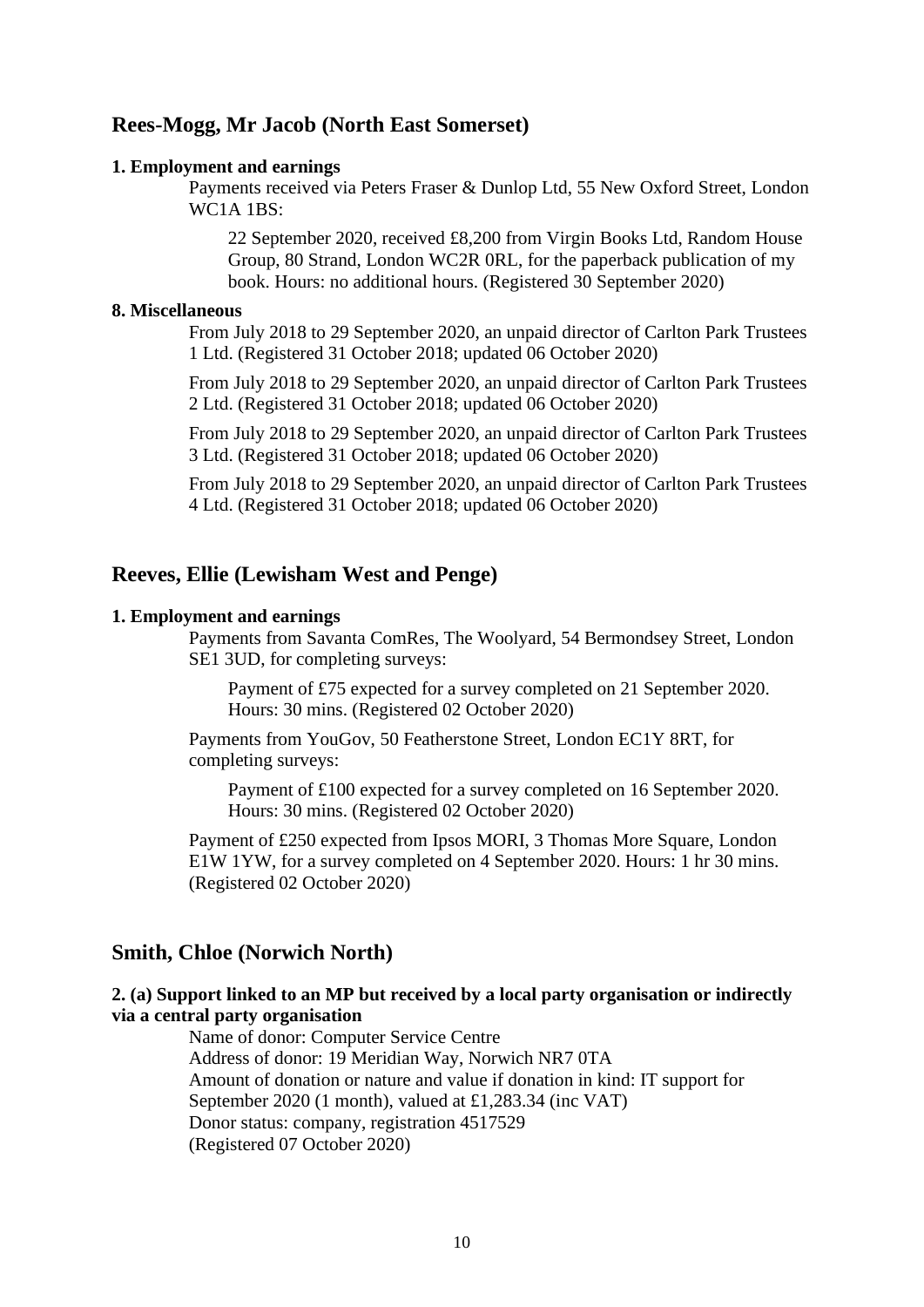# **Streeter, Sir Gary (South West Devon)**

#### **1. Employment and earnings**

Payments from Ipsos MORI, 3 Thomas More Square, London E1W 1YW, for completing opinion surveys:

26 August 2020, received £250 for Summer 2020 Survey. Hours: 1.5 hrs. (Registered 02 October 2020)

### **Swayne, Sir Desmond (New Forest West)**

#### **1. Employment and earnings**

Fees from ComRes, 4 Millbank, London SW1P 3JA, paid direct to charity:

8 October 2020, payment of £75 for a survey completed on 14 September 2020. Hours: 30 mins. (Registered 08 October 2020)

# **Trott, Laura (Sevenoaks)**

### **1. Employment and earnings**

Until my election, Partner (non-equity), Portland Communications, 85 Strand, London WC2R 0DW, the final payments for which will be listed below. (Registered 17 December 2019)

20 December 2020, received final payment of £4,019.72. Hours: none since my election. (Registered 05 October 2020)

9 September 2020, received £250 from Ipsos MORI, 3 Thomas More Square, London E1W 1YW, for a survey. Hours: 1 hr. (Registered 30 September 2020)

# **Webbe, Claudia (Leicester East)**

#### **1. Employment and earnings**

Payments from Islington Council, Town Hall, Upper St, London N1 2UD for duties as a Councillor. Hours: an average of 15 hrs a month unless otherwise stated.

26 January 2020, received £876.59. (Registered 01 October 2020)

26 February 2020, received £876.59. (Registered 01 October 2020)

26 March 2020, received £876.59. (Registered 01 October 2020)

26 April 2020, received £876.59. (Registered 01 October 2020)

26 May 2020, received £876.59. (Registered 01 October 2020)

26 June 2020, received £876.59. (Registered 01 October 2020)

26 July 2020, received £876.59. (Registered 01 October 2020)

26 August 2020, received £876.59. (Registered 01 October 2020)

26 September 2020, received £876.59. (Registered 01 October 2020)